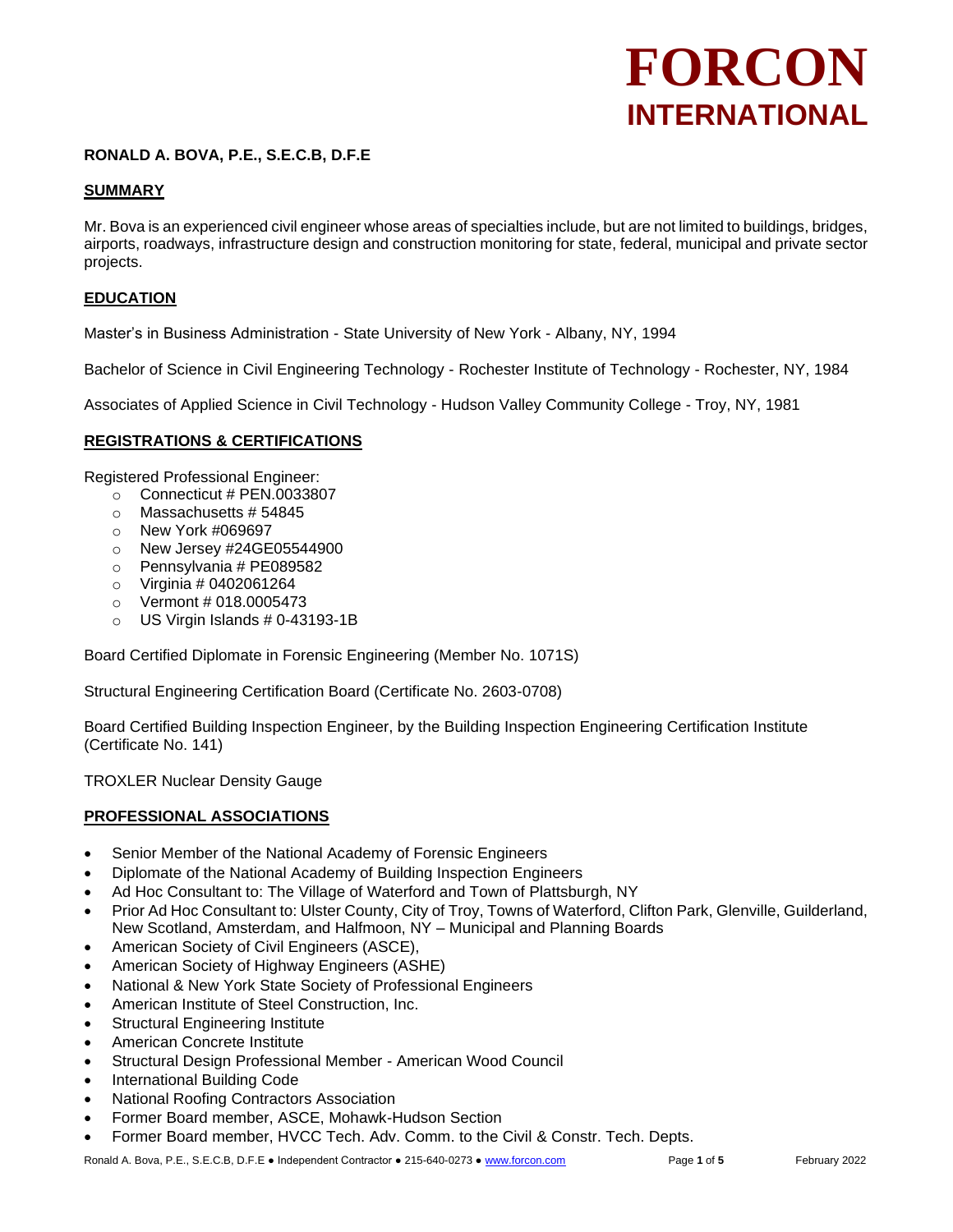- Former member, Technical Advisory Committee, Town of Glenville, NY
- Former member, Traffic Committee, Village of Scotia & Town of Glenville, NY
- Former member, Engineering Services Advisory Committee, Town of Glenville, NY
- Ad Hoc Consultant to the Village of Waterford and Town of Plattsburg, NY.
- Former Ad Hoc Consultant to (Municipal and Planning Boards) for Ulster County, City of Troy, Towns of Waterford, Clifton Park, Glenville, Guilderland, New Scotland, Amsterdam and Halfmoon NY.

## **CAREER HISTORY**

## **FORCON International – Civil Engineer**

Conducting Forensic Investigations and Analysis as it relates to his field of expertise.

## **BOVA ENGINEERING PLLC - Chief Forensic Engineer**

Involved in a wide variety of structural failure, civil and environmental investigations to perform engineering analyses and determine cause, scope of damage, scope and method of repair and cost analyses. Evaluation also includes infrastructure construction and repairing damaged structures in new and existing construction.

- o Hurricane Maria engineering experience includes historical buildings, roofs and structures on St. Croix. Hurricane Katrina engineering experience includes 11 communities along the Gulf Coast.
- o World Trade Center engineering experience includes 90 West Street, 130 Liberty Plaza, 22 Cortland, Century 21, St. John's University and three Broadway buildings.
- $\circ$  Expert Consultant for the City of Newark, NJ Rail grade crossing maintenance and right of way.

## **TASA Group – Forensic Consultant**

Providing forensic consulting services regarding highway and structures.

#### **Envista Forensics Inc. – Forensic Consultant**

Providing forensic consulting services regarding buildings/structures.

#### **Independent Consultant**

Administration, management, and design of engineering construction projects. In charge of the civil and structural design and evaluation of various buildings, building sites and infrastructure; including transportation and sewerage projects and environmental projects involving the movement of surface water and subsurface groundwater for private and municipal clients.

#### **Chief Engineer for ENR500 Engineering/Architecture firm based in Manhattan, NY**

Directed the building, transportation, water and wastewater design and forensic engineering sections of the Albany, NY office. Consultant to the NYS Department of Transportation, the NYS Office of General Service, State University Construction Fund, Saratoga County Department of Public Works, and NYC Department of Transportation.

#### **Independent Consultant**

Technical Expert to the Connecticut Department of Transportation.

#### **Structural Engineer**

Design, analysis, and inspection of several buildings and bridges. Consultant to the NYS Department of Transportation.

#### **Transportation Engineer**

Design and inspection of airports, highways, maintenance and protection of traffic work zones and signalized intersections, and design and analysis of bridges and drainage systems. Consultant to the NYS Thruway Authority, NYS Department of Transportation, and Albany County (International) Airport.

#### **Environmental Engineer**

Evaluating hazardous materials and conditions, including mold and mildew conditions; while recommending and directing site remediation.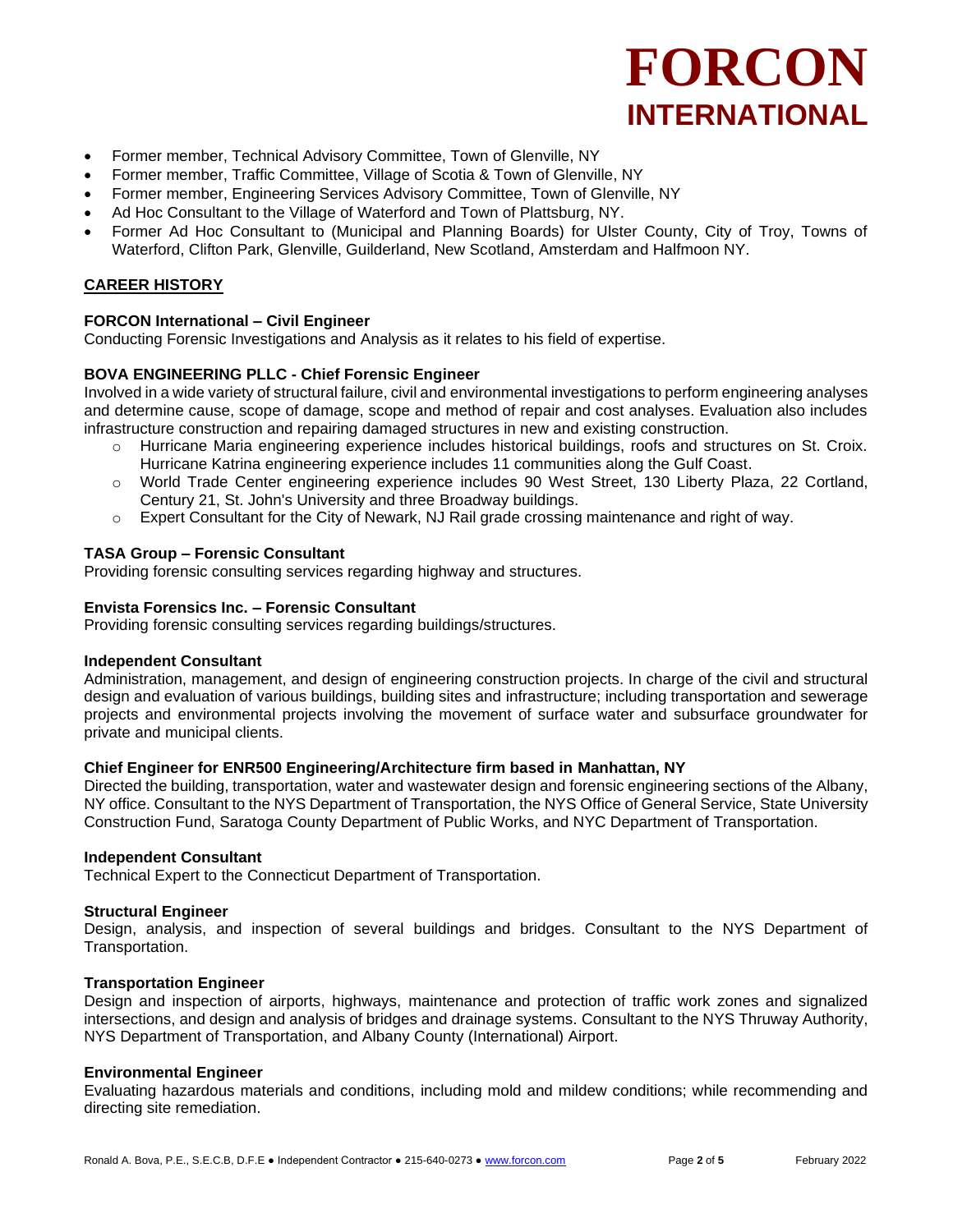#### **Civil Engineer**

Design and inspection of water, storm and sanitary sewer, on-site septic and wastewater treatment facilities and transportation systems. Including, the engineering oversight on the design and construction for Heavy Highway and Utility Construction projects requiring the use of explosives for rock removal.

#### **New York State Department of Transportation - Material Testing Co-op**

Expertise in material properties and ASTM testing of materials used in the construction industry.

#### **PUBLICATIONS**

2019 - Presented a Paper "*Forensic Investigation of a 1960's Era Tower Failure*" to the National Academy of Forensic Engineers, at the Denver, CO Summer Conference.

#### **INDUSTRY ACHIEVEMENTS**

Prepared an Emergency Measures & Protocols Memorandum and distributed relevant key points to Institutions, Industry and their risk assessment stakeholders regarding how Pre-1970's & 1980 Uniform Building Codes overlooked the effects of drifting snow. Also, provided general emergency field assessment guidelines and followup structural retrofitting. (2014-2015/2017)

Established the first Porous Pavement design in the Town of Halfmoon, NY and directed the related construction quality control techniques for commercial vehicular traffic. (2010-2011)

Instituted the program developed by Ronald A. Bova, P.E. for cost efficient techniques to mitigate damage to the Town of Waterford's infrastructure from subsurface groundwater, while incorporating the benefits of rubber re-use from recycled tires. (2007-2008)

Resident Engineer, St. Felix Street, Brooklyn, NY – Roadway and Building Façade reconstruction and restoration. Named "2002 Rehabilitation Project of the Year", by "New York Construction News – Best of 2002." (2002)

Developed a draft Action Plan for specialized techniques of stormwater management to mitigate flooding problems in the Village of Scotia, due to an antiquated and problematic storm sewer system. The draft plan instituted concepts of stormwater recharge into naturally occurring sand deposits in the Village. (1996-1997)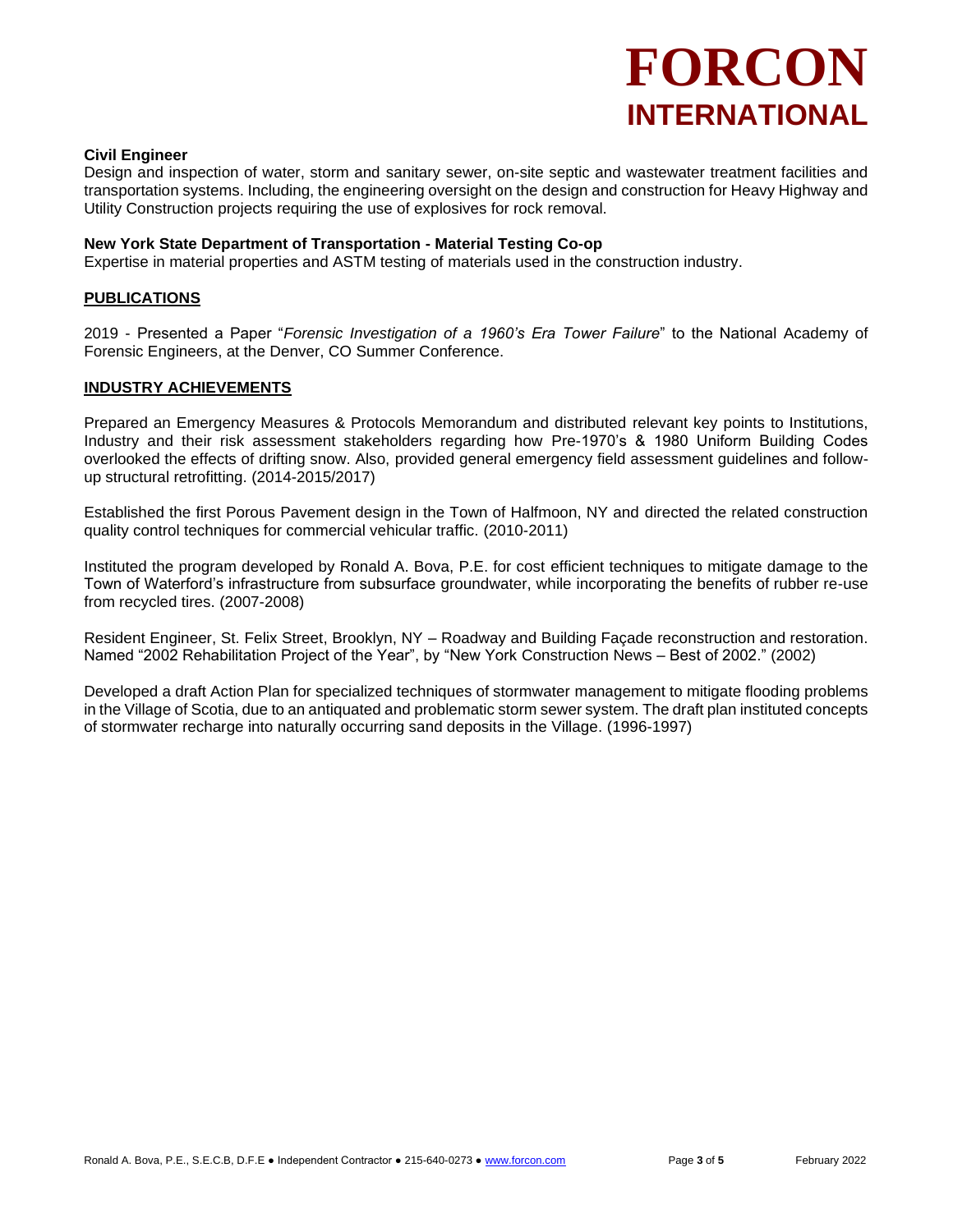## **Ronald A. Bova, P.E., S.E.C.B, D.F.E. – Deposition and/or Trial Summary**

| <b>Date</b>              | <b>Case Name</b>                                                                  | <b>Service</b>                  | Location                 |
|--------------------------|-----------------------------------------------------------------------------------|---------------------------------|--------------------------|
| 01/11/2022               | Augero v. New York State (DOT)                                                    | <b>Trial Testimony</b>          | NYS Court of             |
|                          |                                                                                   |                                 | Claims                   |
| 12/02/2021               | Charles Lasher v. New York State (DOT)                                            | <b>Trial Testimony</b>          | NYS Court of             |
|                          |                                                                                   |                                 | Claims                   |
| 10/18/2021               | Robbie Amos v. Boxley Materials Co.                                               | Deposition                      | (Remote - Zoom)          |
| 10/06/2021               | Gurwitz v. New World Catering Corp.                                               | <b>Trial Testimony</b>          | Ulster Co. Court of      |
|                          |                                                                                   |                                 | Claims                   |
| 09/28/2021               | Puglia v. Warren St. Moderne                                                      | <b>Trial Testimony</b>          | Columbia County          |
|                          |                                                                                   |                                 | Court of Claims          |
| 07/20/2021               | Southwick v. New York State (DOT)                                                 | <b>Trial Testimony</b>          | NYS Court of             |
|                          |                                                                                   |                                 | Claims                   |
| 05/04/2021               | Hunt v. New York State (DOT)                                                      | <b>Trial Testimony</b>          | NYS Court of             |
|                          |                                                                                   |                                 | Claims                   |
| 12/18/2020               | 891 E. 135 St., Bronx NY                                                          | Oath Hearings                   | NYC DOB                  |
| 02/12/2021               |                                                                                   |                                 |                          |
| 08/08/2019               | Arold Construction v. Village of Whitehall and EDP                                | <b>Mediation Hearing</b>        |                          |
| 05/31/2019               | Bartels v. Eack                                                                   | <b>Trial Testimony</b>          | Orange County, NY        |
|                          |                                                                                   |                                 | Supreme Court            |
| 04/19/2019               | Saratoga County v. Mercer                                                         | <b>Trail Testimony</b>          |                          |
| 02/06/2019               | Lofts at Saratoga Blvd., Inc. v. Jersen Constr.                                   | <b>Arbitration Hearing</b>      |                          |
| 02/13/2019               | Group,                                                                            |                                 |                          |
| 08/21/2018               | Williams v. Albany County                                                         | <b>Trial Testimony</b>          | NY Supreme Court         |
| 05/02/2018               | Wendal v. Gruner                                                                  | <b>Trial Testimony</b>          | Orange County, NY        |
| 04/13/2018               | Trustees of Union College v. Hartford Insurance                                   | <b>Examination Before Trial</b> | Supreme Court            |
|                          | Co.                                                                               |                                 |                          |
| 02/08/2018               | Donofrio v. Jevin LLC                                                             | <b>Trial Testimony</b>          | <b>Ulster County, NY</b> |
|                          |                                                                                   |                                 | Court                    |
| 03/17/2016               | Central Amusement International LLC v.                                            | <b>Expert Depositions</b>       |                          |
| 01/17/2017               | Lexington Insurance Co. (Astro Tower, Coney                                       |                                 |                          |
| 08/08/2017               | Island, NY)                                                                       |                                 |                          |
| 09/08/2015               | Mosby v. Hanover Insurance Co. (655 6th Ave.,                                     | <b>Examination Before Trial</b> | U.S. District Court,     |
|                          | NY, NY)                                                                           |                                 | Southern District        |
|                          |                                                                                   |                                 | of NY                    |
| 08/24/2015               | J Snyder Builders LLC v. Eric & Ashley Cavosie                                    | <b>Arbitration Hearing</b>      |                          |
| 03/18/2015               | Curran Highway v. Travelers                                                       | <b>Mediation Hearing</b>        |                          |
| 12/18/2014               | Lin v. Bentley University and MBTA                                                | <b>Examination Before Trial</b> |                          |
| 12/09/2014               | Shawn Dunn v. State of N.Y. (DOT & Thruway                                        | <b>Trial Testimony</b>          |                          |
|                          | Auth.)                                                                            |                                 |                          |
| 03/10/2014               | Nat'l Union Fire Ins. Co./Rag Jaw LLC v. Mission                                  | <b>Examination Before Trial</b> |                          |
| 03/11/2014               | of The Republic of Namibia                                                        |                                 |                          |
| 01/31/2013               | Port of Oswego Storage Dome                                                       | <b>Examination Before Trial</b> |                          |
| 02/28/2011               | Luis & Wanda Perez v. 100 St. Andrews Place                                       | <b>Court Hearing</b>            |                          |
|                          | <b>LLC</b>                                                                        |                                 |                          |
| 04/27/2010               | Frankenberg v. Criterium Lalancette Engineers                                     | <b>Examination Before Trial</b> |                          |
| 11/05/2009-              | Eastman Assoc. Inc. v. Juan Ortoo Holdings Ltd.                                   | <b>Arbitration Hearing</b>      |                          |
| 11/17/2009               |                                                                                   | <b>Examination Before Trial</b> |                          |
| 05/04/2009<br>05/01/2009 | Village of Waterford, NY v. Carey<br>Christopher McKnown v. Town of Waterford, NY | <b>Examination Before Trial</b> |                          |
| 04/08/2009               | Thomas Anthony v. Cobble-Lot Apartments, Inc.                                     | <b>Trial Testimony</b>          |                          |
|                          | et. al.                                                                           |                                 |                          |
| 04/02/2009               | Adirondack Landscaping v. Erin Tatlock                                            | <b>Trial Testimony</b>          |                          |
|                          |                                                                                   |                                 |                          |